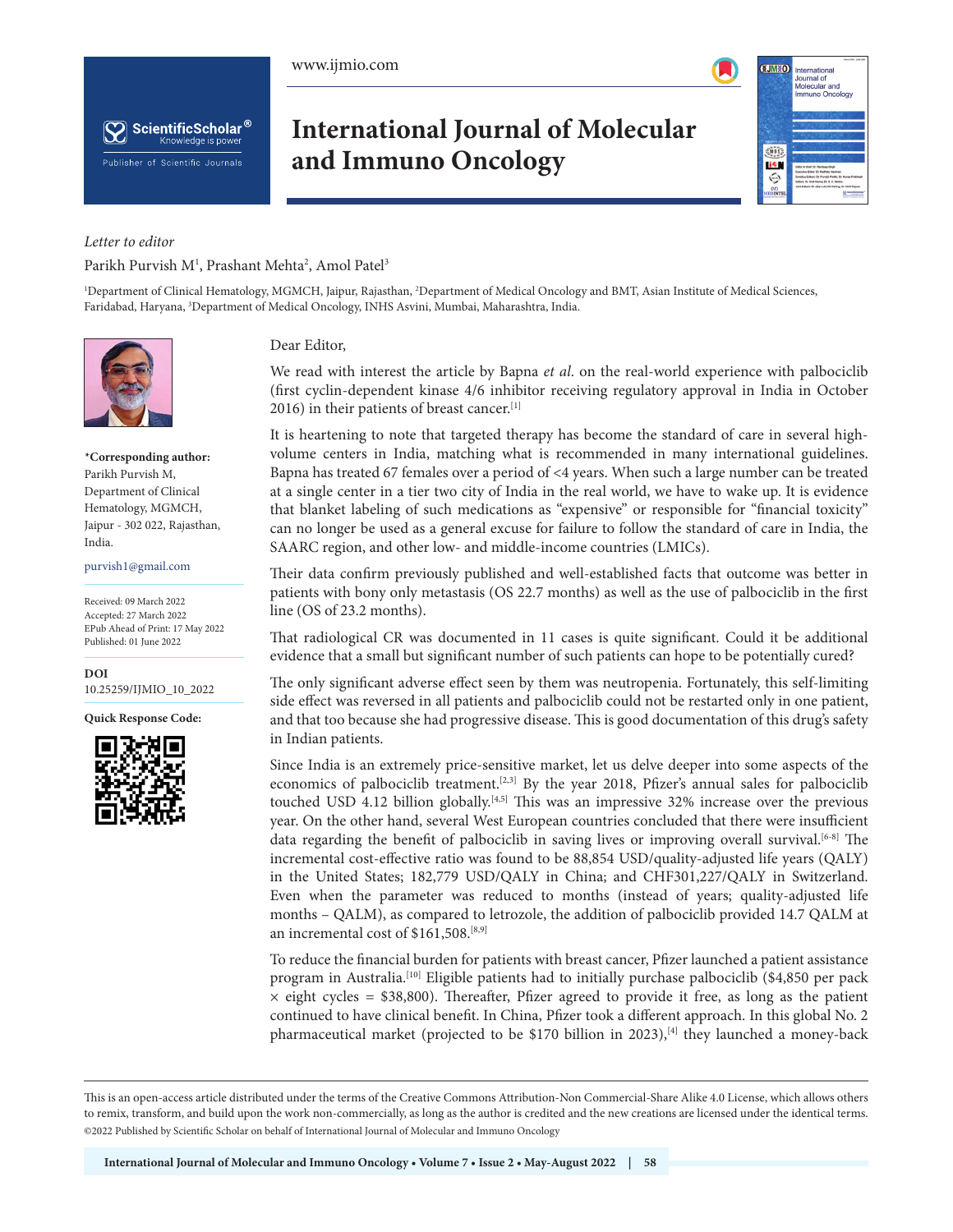| (all ngures in INR) (^cost taken of full treatment without taking into consideration any dose interruptions or dose modification). |                      |                                                                                       |                                             |                                                                                      |
|------------------------------------------------------------------------------------------------------------------------------------|----------------------|---------------------------------------------------------------------------------------|---------------------------------------------|--------------------------------------------------------------------------------------|
|                                                                                                                                    | If all patients had  | Indian model                                                                          | China model                                 | Australia model                                                                      |
|                                                                                                                                    | to pay the full cost | Pay for the first 10 months and<br>then free till the duration of<br>clinical benefit | If PD within 4<br>months, $33%$<br>refunded | Pay for the first 8 months<br>and then free till the<br>duration of clinical benefit |
| Bapna et al's 67 patients                                                                                                          | 54,270,000           |                                                                                       |                                             |                                                                                      |
| Saving under scheme                                                                                                                | <b>NA</b>            | 30,240,000                                                                            | 445,500                                     | 36,450,000                                                                           |
| Benefit to                                                                                                                         |                      | Responders                                                                            | Non-responders                              | Responders                                                                           |
| Net revenue for Pfizer                                                                                                             | 54,270,000           | 24,030,000                                                                            | 5,824,500                                   | 17,820,000                                                                           |
| Revenue reduction under<br>Model                                                                                                   | NA                   | 55.72%                                                                                | 0.82%                                       | 67.16%                                                                               |

**Table 1: Benefit of patient assistance programs in India – comparison when extrapolated to Pfizer's models in China and Australia \* (all figures in INR) (\*cost taken of full treatment without taking into consideration any dose interruptions or dose modification).**

arrangement scheme (called Bo'ai Xin'an).[5] Here, if PD was seen in the first 4 months of starting palbociclib treatment, they will be refunded 33% of the cost incurred. This scheme was limited to the first 500 patients put on palbociclib. If this Chinese scheme was available to Bapna's patients, a total of 15 patients would have received a combined sum of INR 445,500/-. On the other hand, if their patients had access to the Australian model of patient assistance, Bapna *et al*.'s 67 patients would have spent only for the first 8 months of treatment – namely, Rs. 17,820,000/-, equivalent of Rs. 29,552 per month of treatment. However, the fact is that Pfizer's Indian patient assistance program requires patients to pay for the first 10 months of treatment.

To understand clearly, Table 1 compares the impact on cost with and without the Indian patient assistance program. We also compare what would be the impact if Australian or Chinese models were extrapolated to India.

In conclusion, palbociclib is used and results in benefits among Indian patients in the real world. It is well tolerated. The patient assistance program is a significant factor in reducing the financial burden. Such an approach is of value in bringing a standard of care to a wider group of breast cancer patients, especially in India, SAARC region, and other  $LMIC.<sup>[11]</sup>$ 

#### **Declaration of patient consent**

Patient's consent not required as there are no patients in this study.

# **Financial support and sponsorship**

Nil.

# **Conflicts of interest**

Dr. Purvish Parikh is the Emeritus Editor of IJMIO.

# **REFERENCES**

- 1. Bapna A, Samar A, Nag P, Patni S, Patni N. Outcome in patients of hormone receptor (HR) positive Her 2 negative metastatic breast cancer treated with palbociclib a real-world experience. Ind J Mol Immunol Oncol 2021;7:20-4.
- 2. Attuluri AK, Serkad CP, Gunda A, Ramkumar C, Basavaraj C, Buturovic L, *et al*. Analytical validation of CanAssist-Breast: an immunohistochemistry based prognostic test for hormone receptor-positive breast cancer patients. BMC Cancer 2019;19:249.
- 3. Available from: https://www.team-consulting.com/ insights/is-india-an-opportunity-or-a-threat-to-bigpharma/#:~:text=A%20large%20and%20growing%20 market&text=India%2C%20however%2C%20remains%20 a%20very,17%25%20of%20India's%20pharmaceutical%20 market [Last accessed on 2021 May 11].
- 4. Available from: https://en.prnasia.com/releases/apac/pfizeractively-pushes-forward-the-development-and-innovationof-breast-cancer-treatment-that-enhances-patientsconfidence-235731.shtml [Last accessed on 2020 May 11].
- 5. Available from: https://www.fiercepharma.com/pharmaasia/pay-for-performance-model-reaches-china-as-pfizerlaunches-program-for-ibrance [Last accessed on 2020 May 11].
- 6. Zhang Y, Zeng X, Deng H, Ma F, Peng Y, Yi L, *et al*. Costeffectiveness analysis of adding palbociclib as a secondline endocrine therapy for HR+/HER2-metastatic breast cancer from the US and Chinese perspectives. Clin Ther 2019;41:1175-85.
- 7. Matter-Walstra K, Ruhstaller T, Klingbiel D, Schwenkglenks M, Dedes KJ. Palbociclib as a first-line treatment in oestrogen receptor-positive, HER2-negative, advanced breast cancer not cost-effective with current pricing: A health economic analysis of the Swiss group for clinical cancer research (SAKK). Breast Cancer Res Treat 2016;158:51-57.
- 8. Raphael J, Helou J, Pritchard KI, Naimark DM. Palbociclib in hormone-receptor-positive advanced breast cancer: A costutility analysis. Eur J Cancer 2017;85:146-54.
- 9. Available from: https://pharmafield.co.uk/pharma\_news/niceapproves-pfizers-ibrance-in-new-combination-for-certainbreast-cancers/#:~:text=Palbociclib%20joins%20two%20